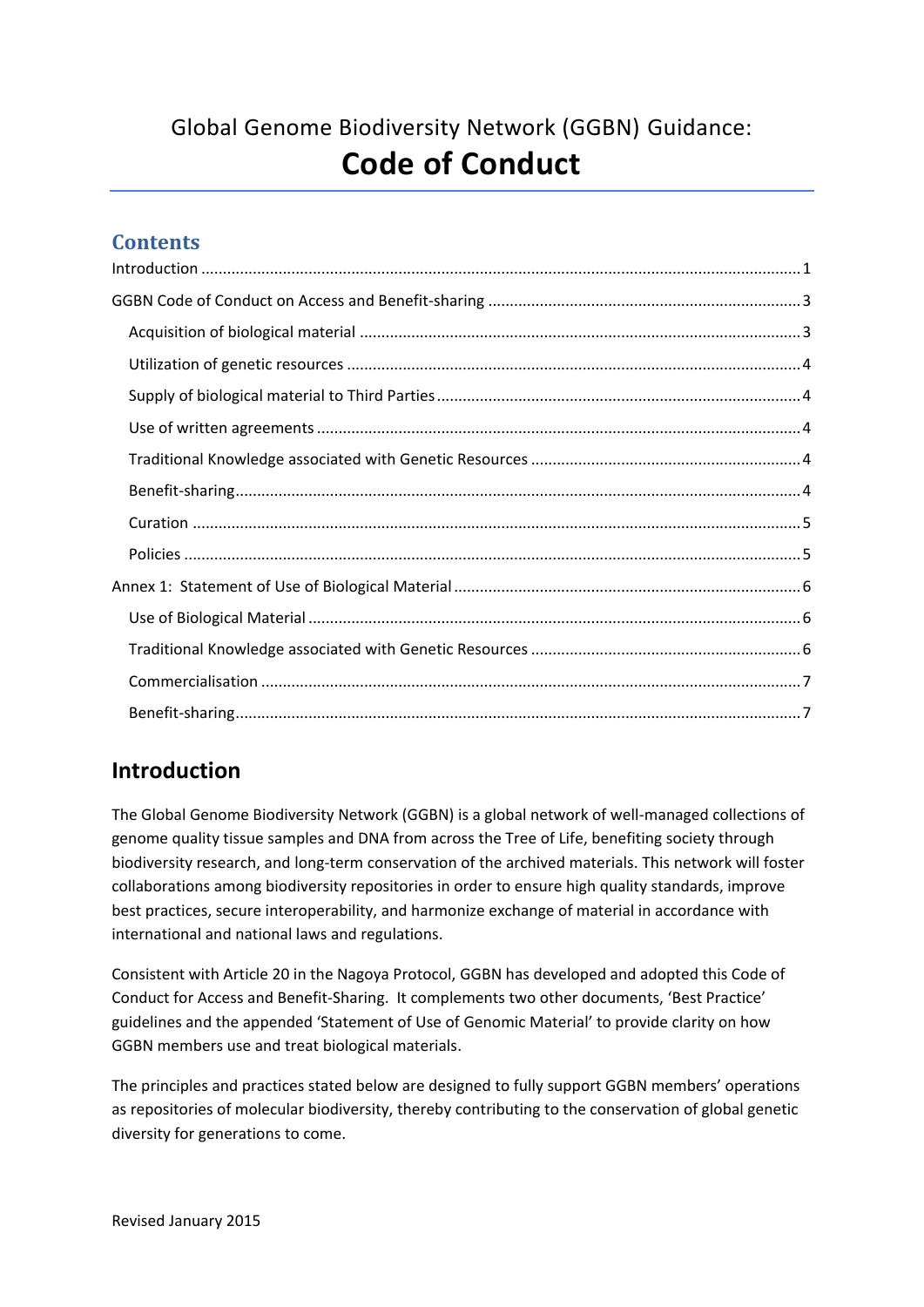The documents (i) outline governing principles under which collections are managed and collectionbased research conducted in GGBN member institutions (the Code of Conduct); (ii) provide details of best practices to ensure implementation of those principles; and (iii) explain to both Providers and users how specimens are managed by GGBN institutions. Together, this information provides participants with clarity and transparency in the permitting, research, and maintenance of the collected materials consistent with the obligations of Prior Informed Consent (PIC) and Mutually Agreed Terms (MAT) agreed with Providers.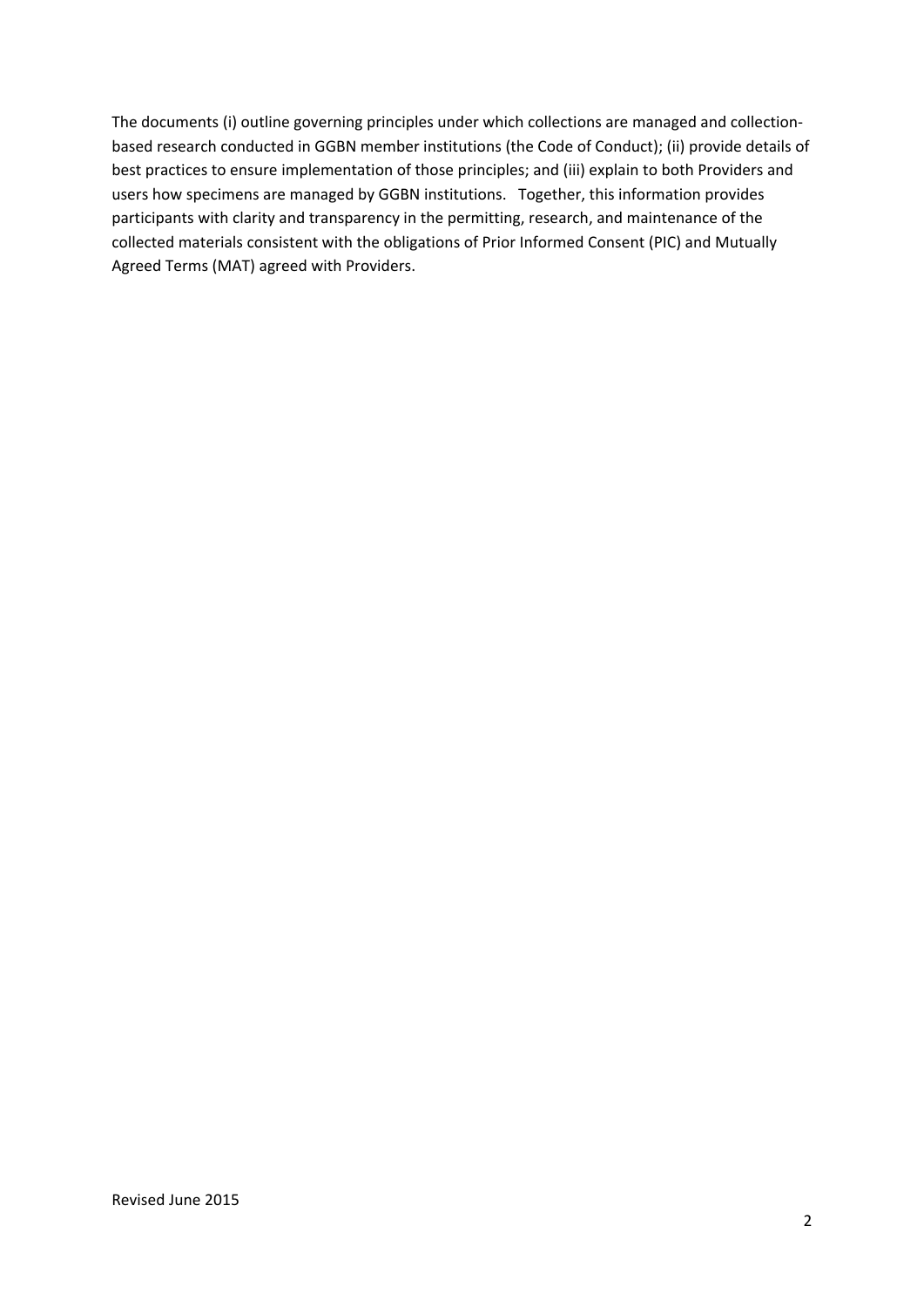## <span id="page-2-0"></span>**GGBN Code of Conduct on Access and Benefit-sharing**

GGBN Member Institutions commit themselves to the following Code of Conduct on access to genetic resources and benefit-sharing. This Code of Conduct applies to biological material<sup>1</sup> that is accessed, i.e. acquired newly from a Providing Country, after the entry into force on 12 October 2014 of the Nago*ya Protocol on Access to Genetic Resources and the Fair and Equitable Sharing of Benefits Arising from their Utilization to the Convention on Biological Diversity* (hereafter referred to as the *Nagoya Protocol*) and/or has been accessed with national permits since the ratification of the UN Convention on Biological Diversity. All nations have the sovereign right to manage their biodiversity and national systems for regulating access to genetic resources have evolved over the last 20 years. Participating institutions have engaged in these discussions to understand fully and appreciate the spirit and the letter of the laws and obligations being developed. This Code of Conduct has been developed as a benchmark for progress and a measure for understanding and compliance.

Participating institutions will:

- Honour the letter and spirit of international and national laws and regulations governing the access of and movement of biological material.
- Abide by international conventions and national laws and regulations relating to Access and Benefit-sharing<sup>2</sup>.

#### <span id="page-2-1"></span>*Acquisition of biological material*

Participating institutions will:

- When acquiring biological material from *in situ* conditions, where possible,
	- I. obtain information on the Providing Country's access laws and their procedures for providing Prior Informed Consent and relevant permits, and for developing Mutually Agreed Terms, and
	- II. obtain Prior Informed Consent and relevant permits from the Government of the Providing Country and other relevant stakeholders as required under national law, and
	- III. develop and agree to Mutually Agreed Terms, according to applicable law and best practice.
- Provide the necessary scope of the research for which genomic materials will be accessed and used in order to obtain Prior Informed Consent.
- When acquiring, offered, or otherwise receiving biological material from *ex situ* sources, whether from other scientific collections, commercial sources or individuals, evaluate available documentation and, where necessary, take appropriate steps to ensure that the biological material was acquired in accordance with applicable law.

**.** 

<sup>1</sup>Biological material is used in a restricted sense to encompass genomic resources stored as DNA or tissue, such as preserved in frozen tissue collections.

<sup>&</sup>lt;sup>2</sup>In case of conflict between national law in the home country of the institution and this code of conduct, national law will take precedence.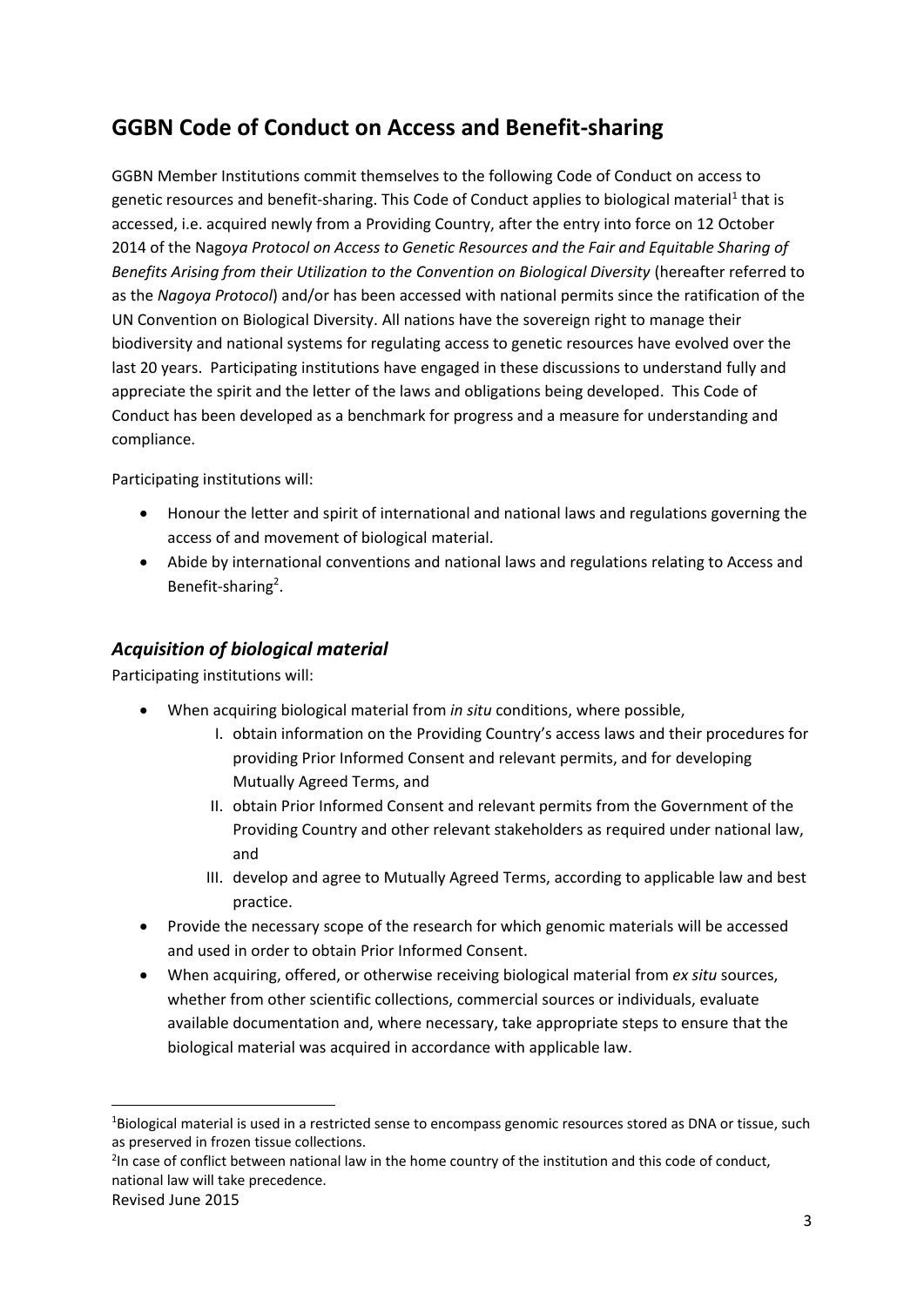#### <span id="page-3-0"></span>*Utilization of genetic resources*

Participating institutions will:

 Utilize or distribute genetic resources on terms and conditions consistent with those under which they were accessed or otherwise acquired. Renegotiate Prior Informed Consent and Mutually Agreed Terms if the participating institution wishes to utilize genetic resources in a different way from those originally agreed.

#### <span id="page-3-1"></span>*Supply of biological material to Third Parties*

Participating institutions will:

- Supply biological material to Third Parties on loan only on terms and conditions consistent with those under which it was acquired.
- Transfer biological material permanently to Third Parties only on terms and conditions consistent with those under which they were acquired and with copies of the documentation showing agreements with the Providing Country, where applicable, including Prior Informed Consent, Mutually Agreed Terms or other relevant documents.
- Supply biological material for subcontracted work on genetic resources, such as to sequencing companies, only in compliance with the terms and conditions under which they were acquired or evidence of a new set of Prior Informed Consent and Mutually Agree Terms with the original provider.

#### <span id="page-3-2"></span>*Use of written agreements*

Participating institutions will:

- Prohibit their employees from entering into access agreements as individuals or as institutional representatives without consultation with the institutional officials responsible for ABS agreements.
- Supply biological material to Third Parties using written Material Transfer Agreements (MTAs), compliant with the terms and conditions under which the biological material was originally acquired.

#### <span id="page-3-3"></span>*Traditional Knowledge associated with Genetic Resources*

Participating institutions will:

 Acquire, use and supply Traditional Knowledge associated with genetic resources using written agreements providing legal certainty and ensuring that there is a record of relevant documents such as Prior Informed Consent and Mutually Agreed Terms.

#### <span id="page-3-4"></span>*Benefit-sharing*

Benefits can take multiple forms. Because of the not-for-profit nature of the work of GGBN Participating Institutions, most of the benefits arising from the network's projects are most likely to be non-monetary, *inter alia*: scientific training, education, capacity building, collaboration on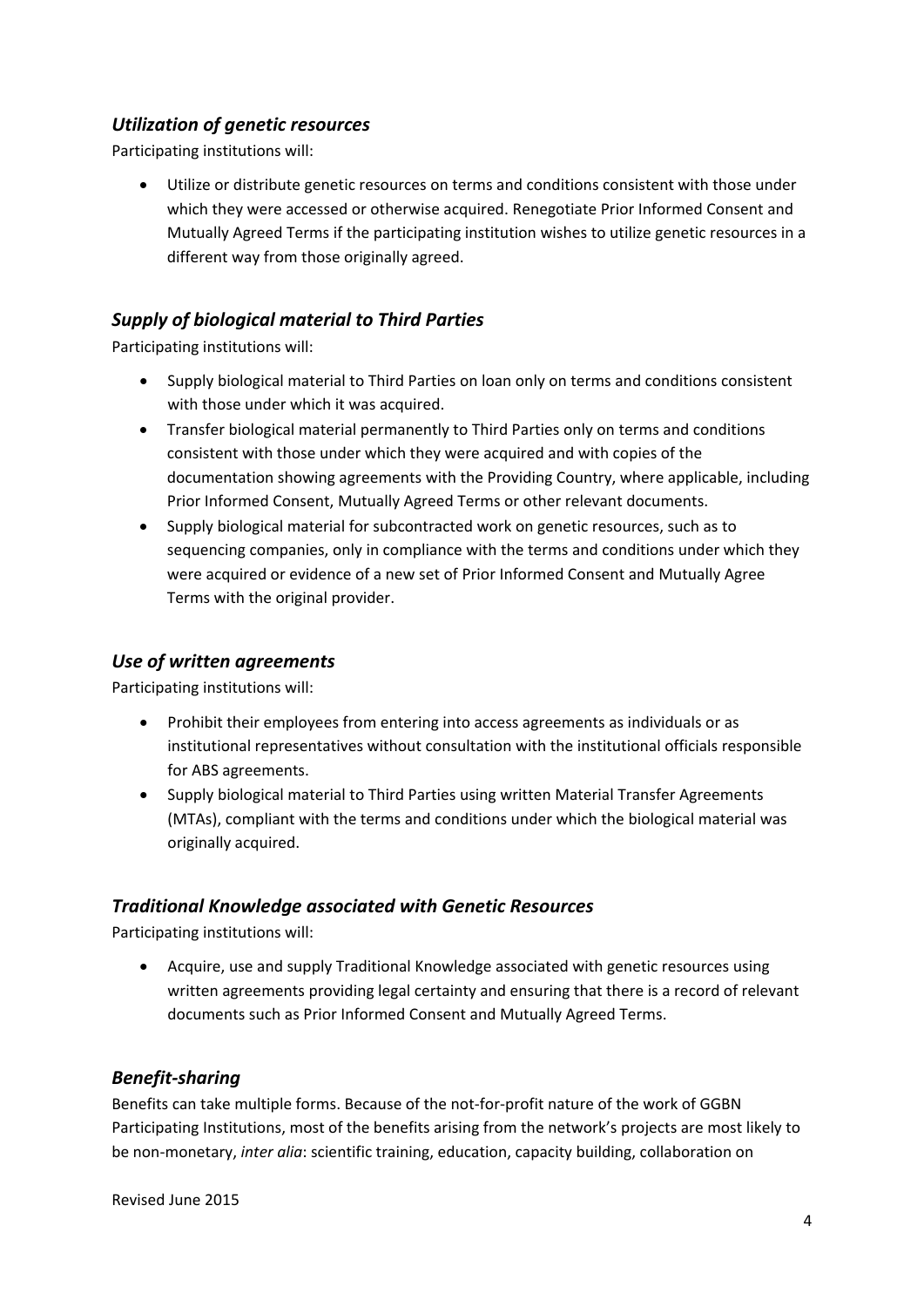scientific work programmes, and the mutual sharing of research results and of associated publications.

Participating institutions will follow obligations set forward in Prior Informed Consent and Mutually Agreed Terms at the time of Access, or as renegotiated with a subsequent change of use.

#### <span id="page-4-0"></span>*Curation*

Participating institutions will develop appropriate internal mechanisms and procedures to:

- Record the terms and conditions under which biological material is accessed or otherwise acquired;
- Record relevant information on their utilization of genetic resources;
- Record supply of biological material to Third Parties permanently or on loan, including the terms and conditions of supply; and
- Record when and how biological material passes permanently out of custodianship, including complete consumption of samples or disposal.

#### <span id="page-4-1"></span>*Policies*

Participating institutions will:

- Prepare, adopt and communicate institutional policies setting out how the Participating Institution will implement this Code of Conduct.
- Prepare a transparent policy on utilization of genetic resources.

\*\*\*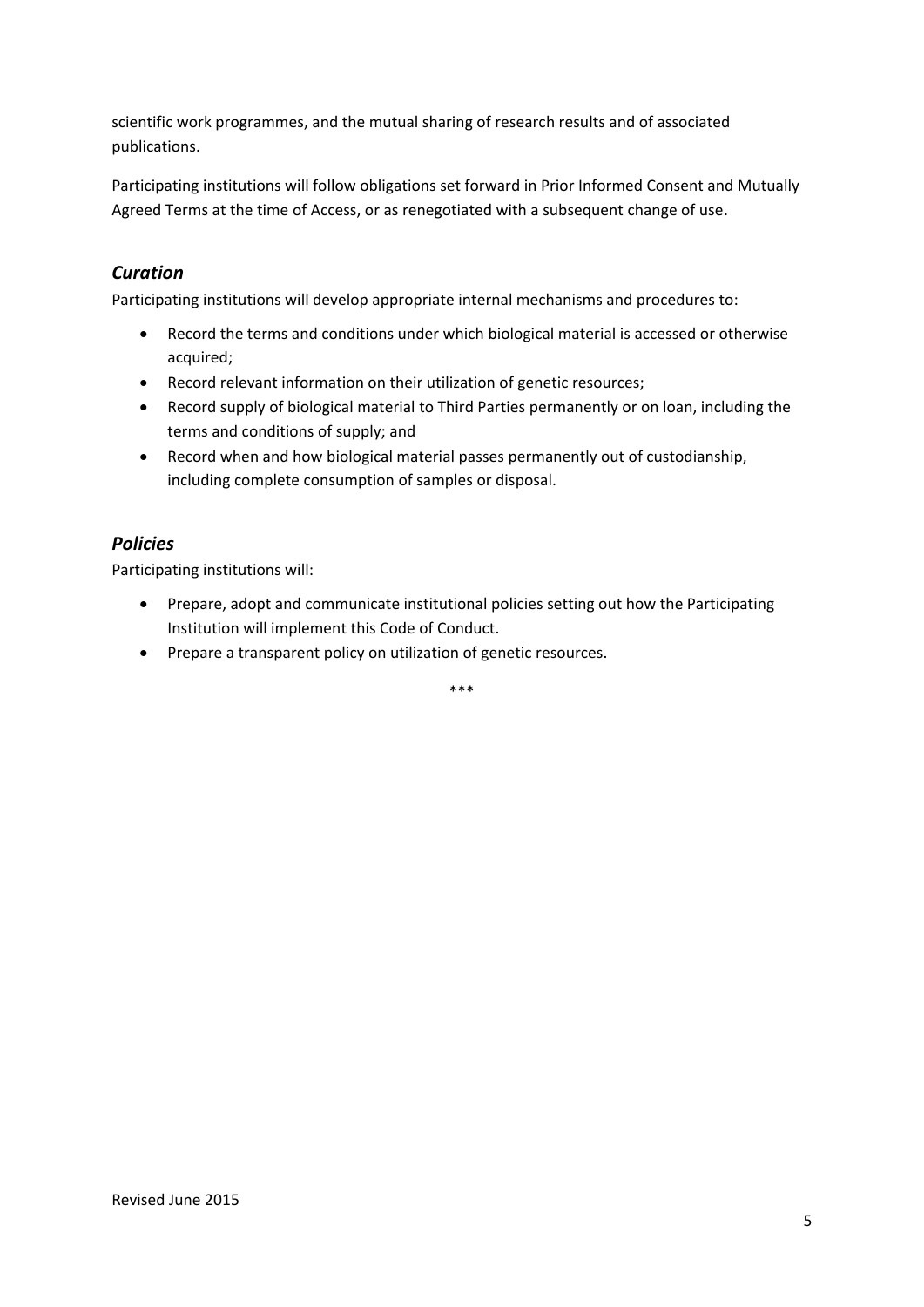### <span id="page-5-0"></span>**Annex 1: Statement of Use of Biological Material**

This document sets out the typical ways in which biological material, accessioned into the collections of [*institution name*] ("[*institution acronym*]"), may be used and genetic resources may be utilized. This includes use both in facilities managed or owned by the legal body and in facilities owned or managed by others but mandated for specific purposes (for example external DNA sequencing facilities). If Providers of biological material do not wish their material to be treated in this way or wish to place any specific restrictions, this needs to be expressly set out in writing when granting access, when donating or exchanging material, or providing unsolicited material such as for identification. If the Provider does not place any express written restrictions, then the material will be accessioned and used under the conditions set out below.

[*Institution*] is a member of the Global Genome Biodiversity Network (GGBN) and subscribes to the GGBN Code of Conduct on Access and Benefit Sharing and Best Practice.

#### <span id="page-5-1"></span>*Use of Biological Material*

**Research at [***institution***]:** Unless specified restrictions apply, any biological material, including its derivatives, at [*institution*] may be made available to its staff and authorised visitors for noncommercial research. Such analyses may result in complete destruction of the material.

**Research results:** Results of research will be made available through publication in printed or online form (such as books, scientific journals, publically-available databases, published images or internet sites). DNA sequence data will be deposited in publicly-available databases such as those run by the International Nucleotide Sequence Database Collaboration (INSDC) and, where possible, referenced to the respective biological specimens stored at [*institution*].

**Information and images:** As a scientific institution involved in biodiversity research and conservation it is important that [*institution*] makes its collections as accessible as possible to its direct counterparts and to the wider community. This may involve the publication of data, including place and date of access freely on the internet and in research publications, although it may be necessary to mask precise data for conservation purposes.

**Loans:** [*institution*] may lend biological material (specimens) to Third Parties contingent and consistent with the terms and conditions under which it was originally acquired from the Provider.

**Transfer to Third Parties:** [*institution*] may permanently transfer biological material or parts thereof to other scientific research institutions for scientific research or for educational purposes, including material obtained as donations or exchange for other specimens or samples, contingent and consistent with the terms and conditions under which the material was acquired from the Provider. Transfer will be take place only when the recipient institution or individual has signed a "Material Transfer Agreement" with [institution].

#### <span id="page-5-2"></span>*Traditional Knowledge associated with Genetic Resources*

Revised June 2015 Any Traditional Knowledge associated with the Genetic Resources [*institution*] will be managed and used according to the terms and conditions agreed with the Provider.